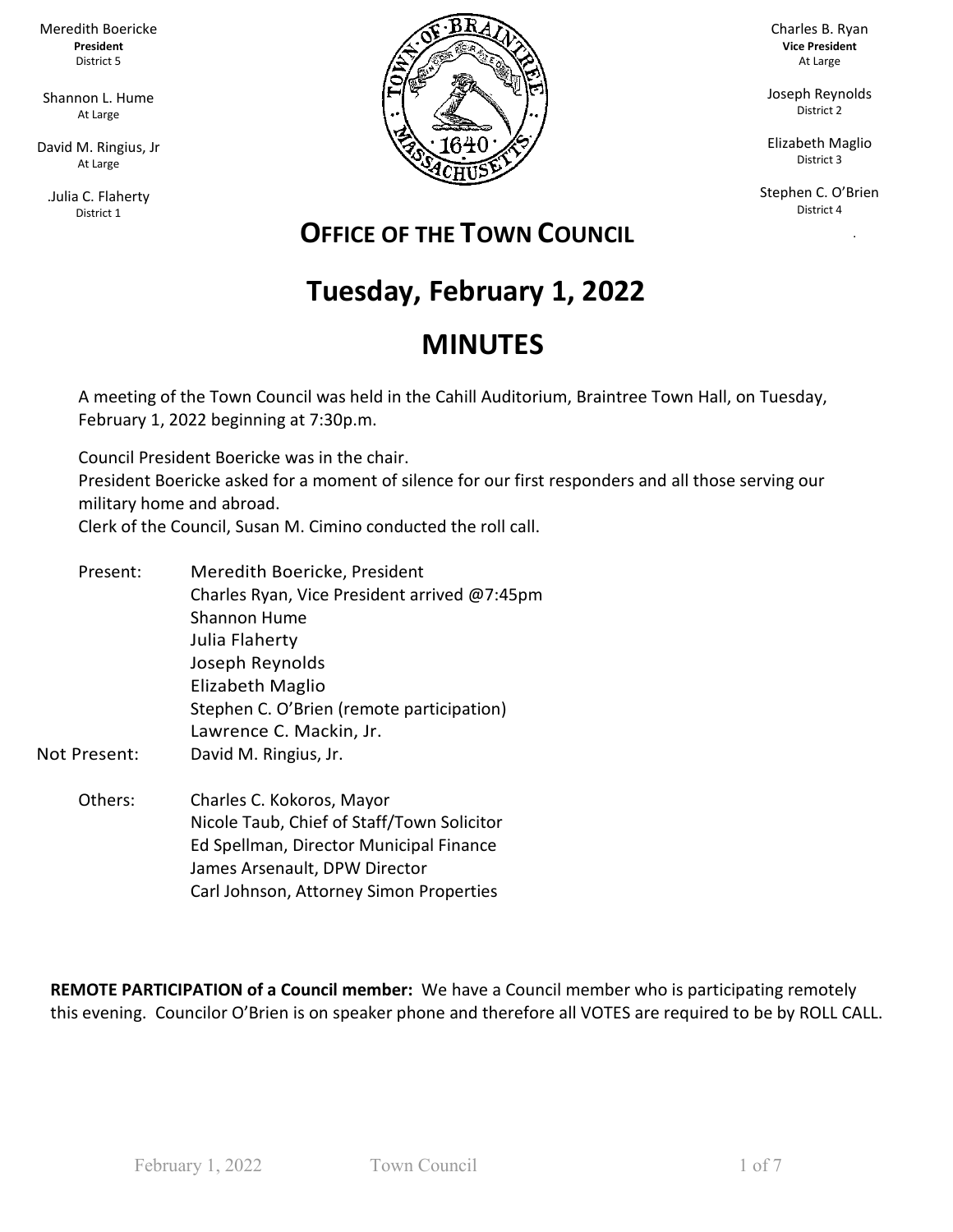#### **ANNOUNCEMENTS**

• **002 22 Council President: 2022-2023 Committee Assignments (***Municipal Oversight members***)** The three members of the Municipal Oversight Committee are: Chairperson – Councilor Mackin Vice-Chairperson – Councilor Ryan Member – Councilor Flaherty

President Boericke congratulated the three Braintree Police Officers on their recent promotions: Congratulations to: Sergeant Brian Eng - promoted to Lieutenant Detective Matthew Heslam - promoted to Sergeant Officer Frank Sforza - promoted to Sergeant

President Boericke stated thank you to Director Arsenault and his entire team and all those who worked so hard clearing our sidewalk/streets during this past storm to keep the community safe.

#### • **009 22 Council President: Sun Will Rise Foundation – Fill-a-Backpack**

The Sun Will Rise Foundation's Backpack drive for the homeless is going on. Please see more information on the flyer posted to the Town Council webpage under News/Announcements.

Councilor Hume stated there is a groundbreaking for the new South Middle School. This is a new school to Braintree in many, many years and the first Debt Exclusion every. Thank you to Mayor Kokoros for making this event happen.

#### **APPROVAL OF MINUTES**

#### • **December 7, 2021**

| <b>Motion:</b> by Councilor Ryan to Approve Minutes of December 7, 2021          |
|----------------------------------------------------------------------------------|
| <b>Second:</b> by Councilor Hume                                                 |
| <b>Vote:</b> For (7 – Boericke, Flaherty, Hume, Mackin, Maglio, Reynolds, Ryan), |
| Against (1 – O'Brien), Absent (1 - Ringius), Abstain (0)                         |

### **COMMUNICATIONS**

#### • **005 22 Council President: South Shore Plaza Update - Mayor Kokoros**

Mayor Kokoros stated the events that occurred is we had a fatal shooting on Saturday, January 22, 2022. I can't get into the details of the overall investigation because it is ongoing. I want to give you an update on some of the actions I have taken since this occurred. The safety of all who come through the doors of the South Shore Plaza is paramount. We want to make sure everyone has a safe and enjoyable shopping experience. There was great collaboration during this incident. The public safety teams did a great job either locking down or evacuating people from the mall. We have increased police patrol and presence at the mall. We have put together a meeting with Simon Properties. Somethings we agreed upon is upgrading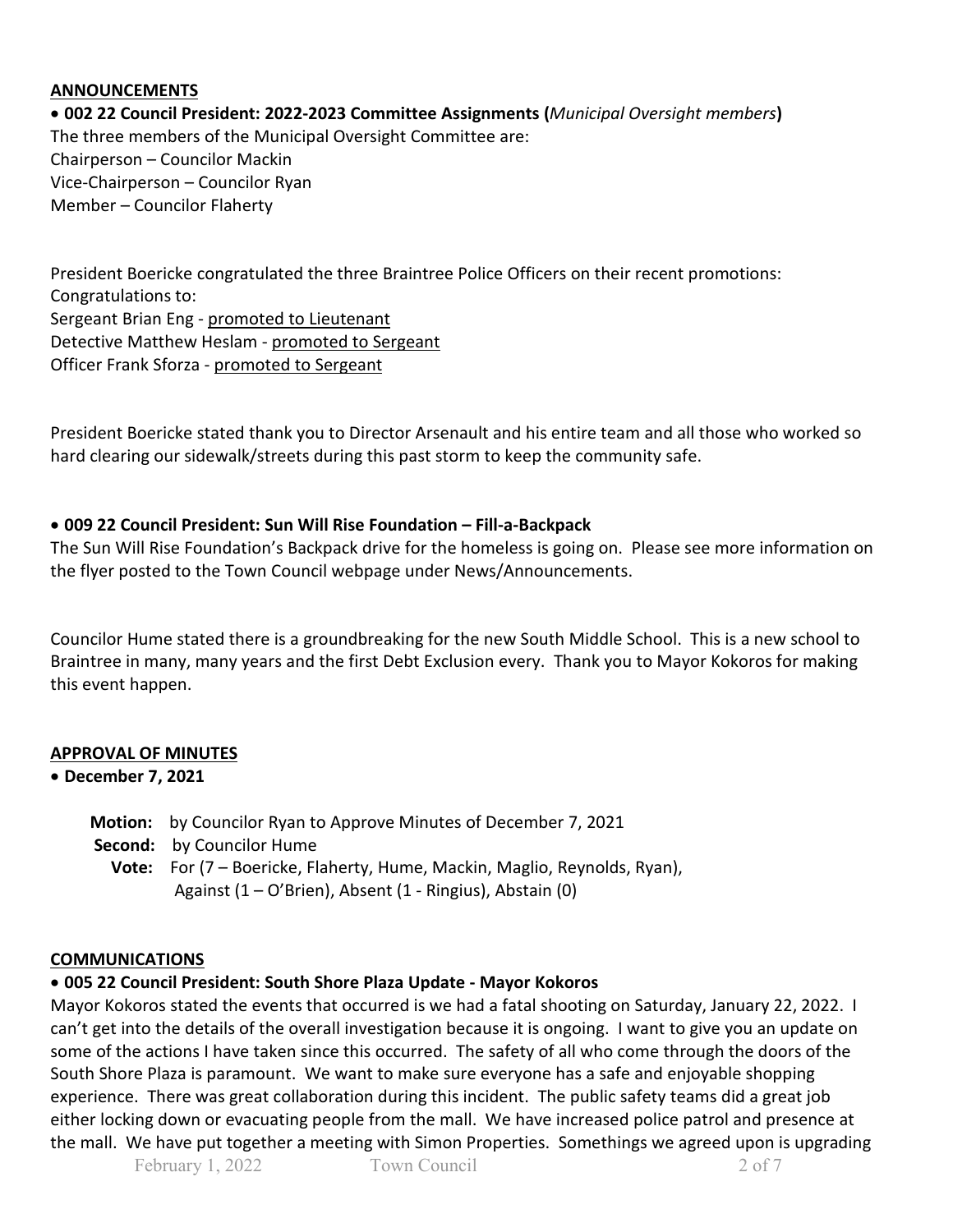technology and camera systems and increasing the number of cameras. It gives us the ability to identify someone and their pathway. These cameras will deter crime because the camera will be in high-def, we will have it on video and we will see who it is and be able to apprehend them. We are going to make some technical changes to have better communications within and around the mall. The sub-station should be in a new location that is more prominent if anyone needs to get information to it. We are looking to increase the number of police officers currently. There is talk to bring a K9 unit in to detect firearms. We will be sure we have all the measures in place to curb violent crime from the Plaza. The police did a wonderful job and all the surrounding personnel.

#### **OLD BUSINESS**

#### • **21 060 Mayor: Authorization to Accept Donations or take up any action related thereto**

Council President Boericke referred to Councilor Reynolds, Chairman of the Committee of Ways and Means for a recommendation on Order 21 060.

Chairman Reynolds stated the Committee met last week and voted unanimously for a favorable recommendation to the full Council.

Council President Boericke asked if anyone from the Mayor's office would like to speak on Order 21 060?

Nicole Taub, Chief of Staff stated in 2021, Envision Bank had a promotion where they would donate \$10 to a local animal shelter of the customer's choosing if they opened a new checking account. Through donations raised during the promotion, Envision Bank would like to donate \$300.00 to the Animal Control Shelter, located at 282R Union Street. Based on consultation with the Animal Control Officer, and with your approval, the funds will be used to purchase new dog beds, food and treats for animals that come into our possession

Councilor Ryan read the following Motion:

**Motion:** That the Town of Braintree be and hereby is authorized, in accordance with Section 53A of Chapter 44 of the Massachusetts General Laws to accept the following gift upon the conditions attached and herein set forth:

| <b>DONOR</b>         | GIFT                                                                                                                                    | <b>PURPOSE</b>                                                                               |  |
|----------------------|-----------------------------------------------------------------------------------------------------------------------------------------|----------------------------------------------------------------------------------------------|--|
| <b>Envision Bank</b> | \$300                                                                                                                                   | <b>Animal Control Shelter</b>                                                                |  |
|                      | Motion: by Councilor Ryan to Approve Order 21 060<br><b>Second:</b> by Councilor Hume<br>Against (0), Absent (1 - Ringius), Abstain (0) | Roll Call Vote: For (8 - Boericke, Flaherty, Hume, Mackin, Maglio, O'Brien, Reynolds, Ryan), |  |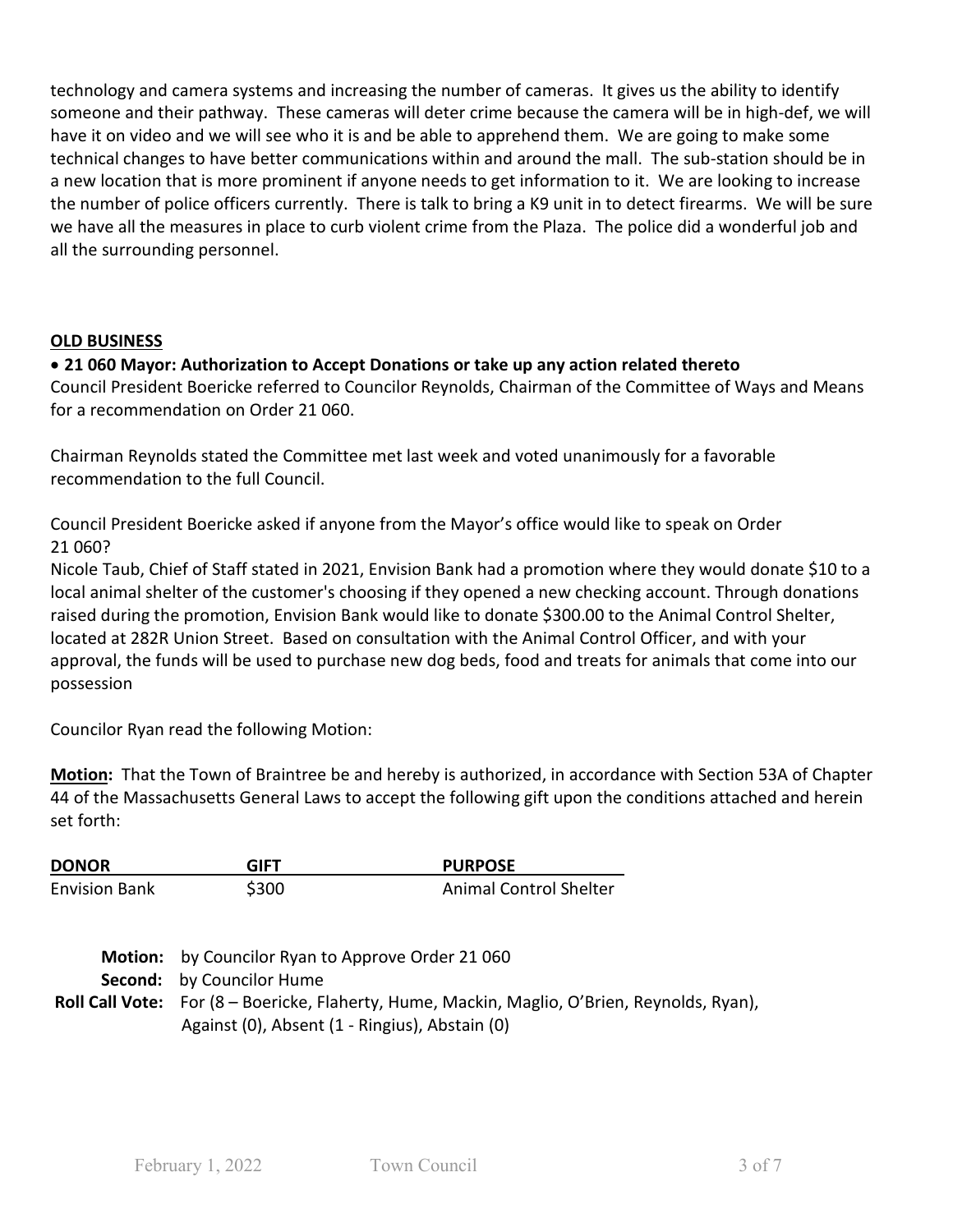#### • **21 062 Mayor: Borrowing Authorization-Tri Town Water Treatment Plant or take up any action related thereto** *(Public Hearing)*

President Boericke asked is there a Motion to Open the Public Hearing for Order 21 062 Councilor Ryan made a Motion to Open the Public Hearing on Order 21 062

| <b>Motion:</b> by Councilor Ryan to Open the Public Hearing on Order 21062                          |
|-----------------------------------------------------------------------------------------------------|
| <b>Second:</b> by Councilor Hume                                                                    |
| <b>Roll Call Vote:</b> For (8 – Boericke, Flaherty, Hume, Mackin, Maglio, O'Brien, Reynolds, Ryan), |
| Against (0), Absent (1 - Ringius), Abstain (0)                                                      |

Council President Boericke referred to Councilor Reynolds, Chairman of the Committee of Ways and Means for a recommendation on Order 21 062.

Chairman Reynolds stated the Committee met last week and voted unanimously for a favorable recommendation to the full Council.

Council President Boericke asked if anyone from the Mayor's office would like to speak on Order 21 062?

Nicole Taub, Chief of Staff explained the reason for this request.

The Tri Town Water District (the "District") on behalf of Braintree, Randolph and Holbrook, recently applied for financial assistance through the Drinking Water State Revolving Fund Program for the Tri Town Regional Water Treatment Plant Project.

In order to receive the necessary Drinking Water Trust and MassDEP Project Approval Certificate and Permission to Advertise in March 2022, certification of the appropriation of the entire project from design through start up is required. As of this memorandum, the Town has appropriated a total of \$33,700,000, for the design, construction and construction phase engineering services for the project (excluding the subaqueous transmission mains construction that will be funded by Randolph and Holbrook) based on the Conceptual Opinion of Probable Construct Cost (the "OPCC") from 2018 (\$67,136,000) broken down as follows:

- 18-005 \$1,700,000
- 18-033 \$23,300,000
- 20-029 \$8,700,000

As part of the 90% design submission, a current OPCC was prepared by an independent construction estimator based on the now detailed design. The November 2021 OPCC total for the design, construction and construction phase engineering services \$78,761,618 (excluding the subaqueous transmission mains construction that will be funded by Randolph and Holbrook).

The following is a summary of the increased costs associated with the project, as provided by Environmental Partners, the Project Manager:

1. Escalation-There is a great deal of uncertainty as inflation continues to ramp up. Specifically, supply chain disruption due to the long-term effects of COVID 19 have resulted in an increase of escalation of the construction rate from 3.5% to 5.0%, valued at an increase of \$0.5M.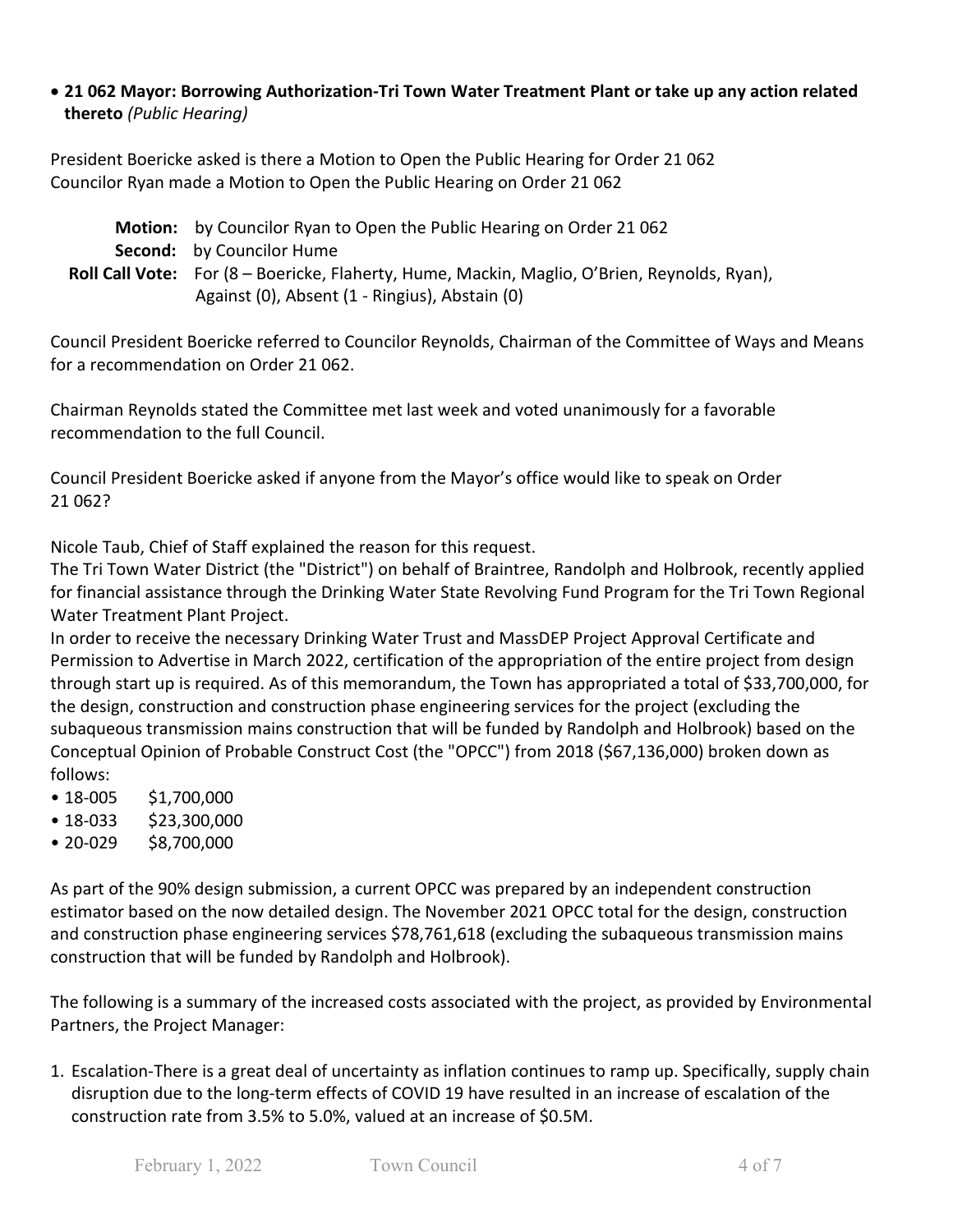- 2. Water & Wastewater Equipment Costs-Supply chain uncertainty and lead time issues are impacting cost and openness of suppliers to hold pricing firm. Some suppliers will now only quote firm prices at order time, resulting in an increase of \$1.4M total from all divisions.
- 3. Dissolved Air Floatation unit pricing increased by \$0.2M in May 2021, following submission of the 60% estimate.
- 4. Average labor costs increased from \$94.50/hour to \$101.64/hour, resulting in an increase of \$1.7M.
- 5. Concrete material costs increased by \$1.6M.
- 6. Electrical material costs increased by \$1.6M.
- 7. General Contractor Overhead and Profit multiplier on costs outlined above increased \$1.1M.
- 8. Costs due to advancement of design and reduced by contingency total \$1.4M.
- 9. Owner's Project Manager and design engineering services for construction phase services and resident project representatives increased by \$2M.

As a result of the increases detailed above, and the requirement that Braintree, along with Randolph and Holbrook, certify that financial appropriations have been made for the entire project, the Town must borrow an additional \$5,680,809 to cover its share of the costs for the Tri Town Regional Water Treatment Plant.

Council President Boericke asked if any Council member would like to speak?

Councilor Ryan stated it is our due diligence so we have a clean water supply and our children have a clean water supply. I fully support this.

Councilor Flaherty stated it is worth noting to residents if we approve this borrowing it will be paid through the Water & Sewer Enterprise fund. It will not impact our General fund.

Councilor Reynolds stated I plan to vote in favor of this as the previous speaker stated the importance of Braintree to have its own water supply and to control the quality of the water supply.

President Boericke stated having our own Utilities really sets Braintree apart. Having clean, safe drinking water is second to none when it comes to public health and safety.

Council President Boericke asked if anyone from the General Public would like to speak? Hearing none.

President Boericke asked is there a Motion to Close the Public Hearing for Order 21 062 Councilor Ryan made a Motion to Close the Public Hearing on Order 21 062

| <b>Motion:</b> by Councilor Ryan to Close the Public Hearing on Order 21062                         |
|-----------------------------------------------------------------------------------------------------|
| <b>Second:</b> by Councilor Hume                                                                    |
| <b>Roll Call Vote:</b> For (8 – Boericke, Flaherty, Hume, Mackin, Maglio, O'Brien, Reynolds, Ryan), |
| Against (0), Absent (1 - Ringius), Abstain (0)                                                      |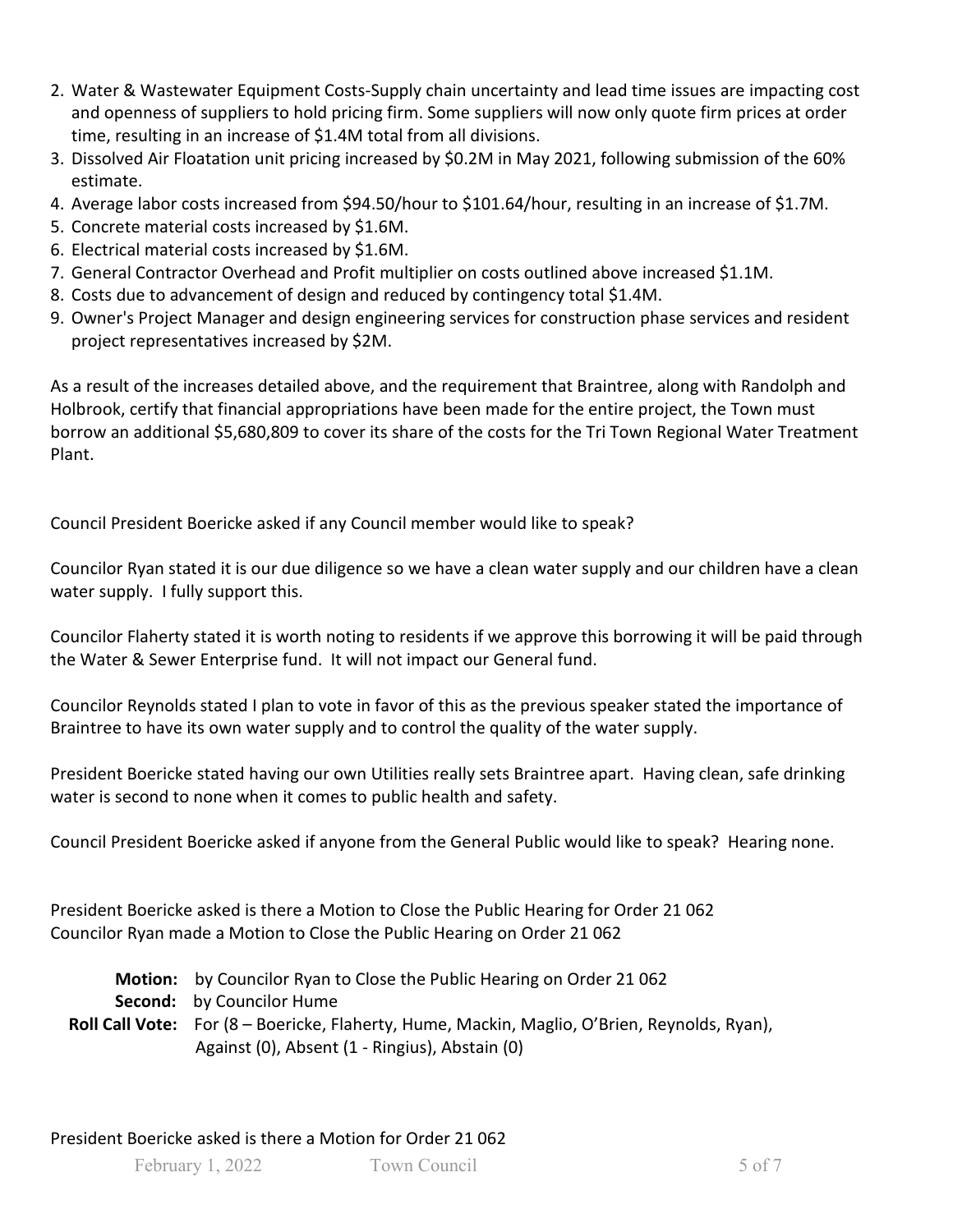Councilor Ryan made a Motion for Order 21 062:

**ORDERED**: That the Town of Braintree appropriates Five Million Six Hundred Eighty-One Thousand Dollars (\$5,681,000) to pay the Town's share of the costs of designing, constructing, equipping and furnishing the Tri Town water treatment plant, which is to be undertaken with the Towns of Randolph and Holbrook, and for the payment of all costs incidental and related thereto, which amount shall be expended in addition to all other amounts previously appropriated by the Town for this project. To meet this appropriation, the Treasurer, with the approval of the Mayor, is authorized to borrow said amount under and pursuant to G. L. c. 44, §7(1), §8(4) or pursuant to any other enabling authority, and to issue bonds or notes of the Town therefor. The amount authorized to be borrowed by this order shall be reduced to the extent of any grants received by the Town on account of this project. All or any portion of the amount authorized to be borrowed by this order may be obtained through the Massachusetts Clean Water Trust.

Any premium received by the Town upon the sale of any bonds or notes approved by this order, less any such premium applied to the payment of the costs of issuance of such bonds or notes, may be applied to the payment of costs approved by this order in accordance with G. L. c. 44, §20 of the General Laws, thereby reducing the amount authorized to be borrowed to pay such costs by a like amount.

| <b>Motion:</b> by Councilor Ryan to Approve Order 21062                                             |
|-----------------------------------------------------------------------------------------------------|
| <b>Second:</b> by Councilor Hume                                                                    |
| <b>Roll Call Vote:</b> For (8 – Boericke, Flaherty, Hume, Mackin, Maglio, O'Brien, Reynolds, Ryan), |
| Against (0), Absent (1 - Ringius), Abstain (0)                                                      |

• **22 003 Mayor: Appointment - Scott Lamphere to the Commission on Disabilities or take up any action relative thereto**

Council President Boericke referred to Councilor Reynolds, Chairman of the Committee of Ways and Means for a recommendation on Order 22 003.

Chairman Reynolds stated the Committee met last week and voted unanimously for a favorable recommendation to the full Council.

Council President Boericke asked if anyone from the Mayor's office would like to speak on Order 22 003?

Mayor Kokoros stated I ask for your support on this appointment.

Councilor Flaherty stated he feels he is a good fit as a person with disabilities is well equipped to represent the community in Braintree.

Councilor Maglio stated it is important for these committee members to have lived this. President Boericke stated we thank Mr. Lamphere for his willingness to serve.

Councilor Ryan made a Motion for Order 22 003:

**Motion:** In accordance with Section 3-3 of the Charter of the Town of Braintree to approve the appointment of Scott Lamphere to the Commission on Disabilities.

February 1, 2022 Town Council 6 of 7  **Motion:** by Councilor Ryan to Approve Order 22 003  **Second:** by Councilor Hume **Roll Call Vote:** For (8 – Boericke, Flaherty, Hume, Mackin, Maglio, O'Brien, Reynolds, Ryan), Against (0), Absent (1 - Ringius), Abstain (0)